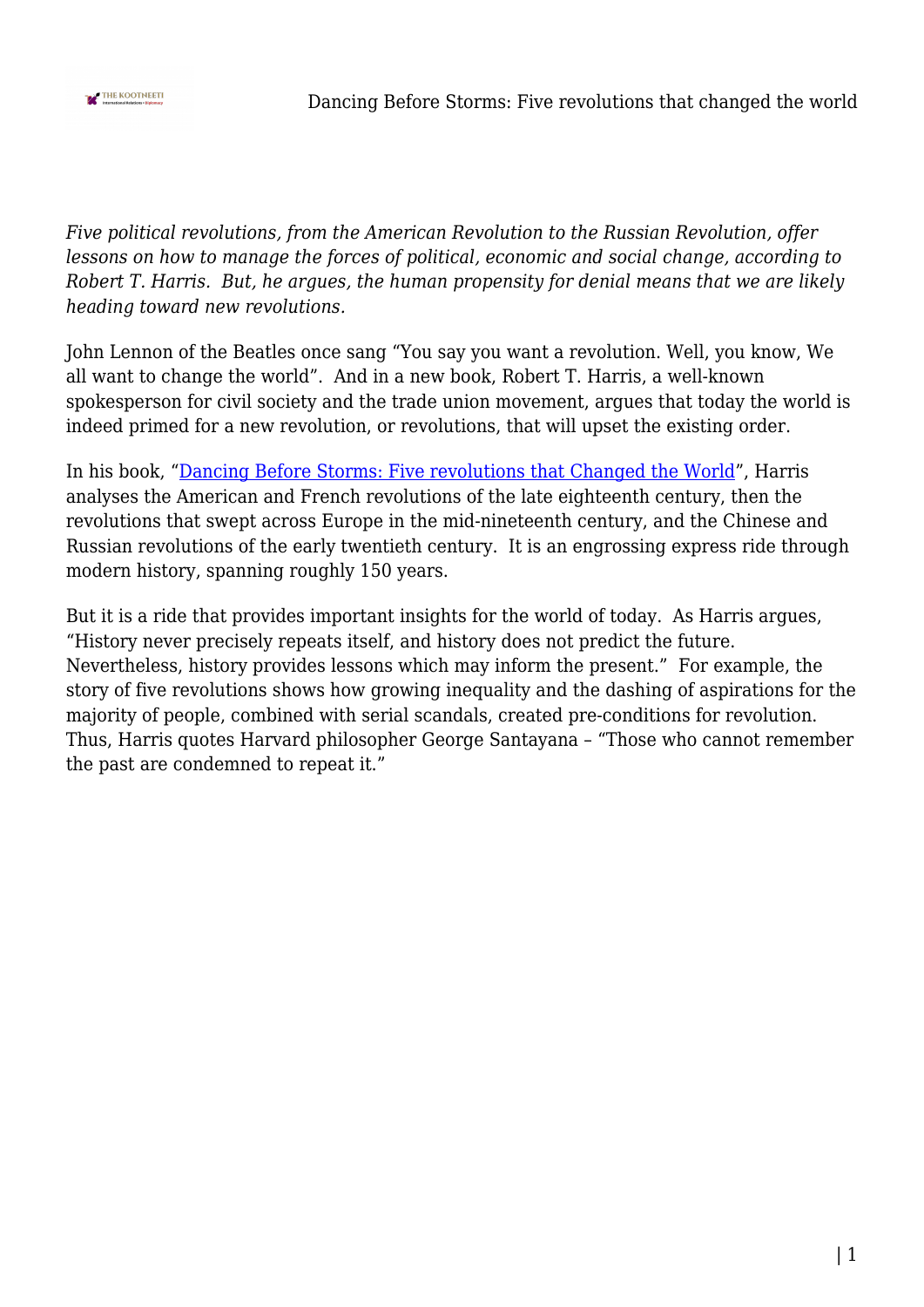



Image source: Encyclopedia Britannica

Much ink has been spilt over the years analysing these five revolutions. But Harris' narrative may be unique in that it sees parallels and linkages between the five revolutions, which are typically analysed in isolation. Moreover, he focuses on the influence of five individuals – one for each revolution – who were active participants in the political struggles of their times. Harris argues that Benjamin Franklin, Jacques Necker, Alphonse de Lamartine, Kang You Wei, and Pyotr Stolypin each exercised their considerable powers to try to change the course of events, but failed to prevent the storms of revolution. Entrenched elites were tragically "dancing before storms".

In other words, none of these revolutions were inevitable. With much greater wisdom from political leaders they could have been prevented. Harris argues that the road to peaceful change is paved with obstacles – "Overcoming vested interests and the natural propensity of people to deny the writing on the wall can make the task of rational reform extraordinarily difficult".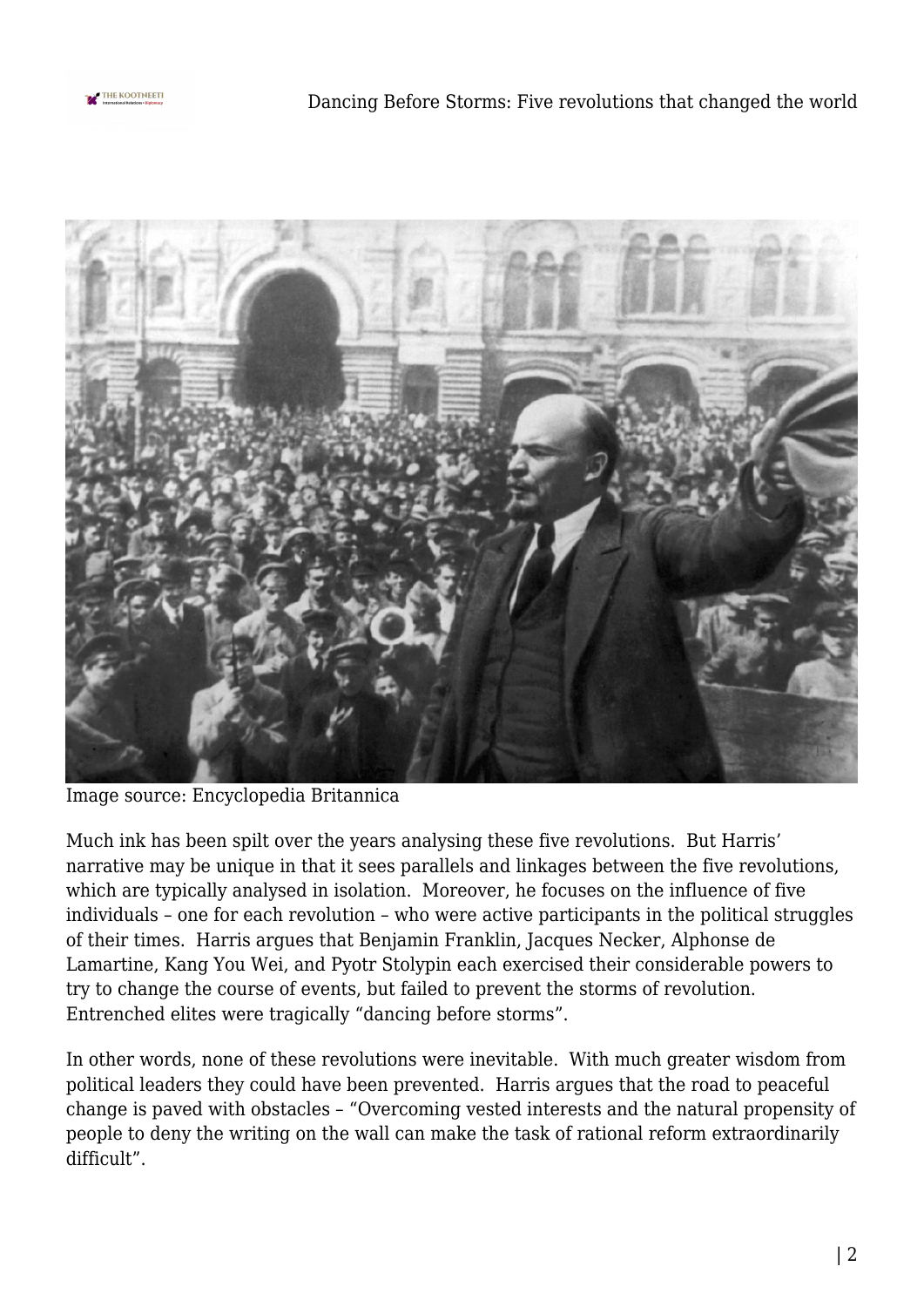

Harris argues that these five revolutions set the scene for the dramatic changes and conflicts of the next 100 years. Indeed, the past century may have been the most tumultuous in human history. World Wars. Great Depression. Discoveries of nuclear fission and fusion. Decolonisation in Africa, Asia and Latin America. The division of Europe by an iron curtain. The Cold War, followed by the collapse of the Soviet Union. Creation and expansion of the European Union. Genocides. Long drawn-out wars in Africa, Asia and the Middle East. Global supply chains. Financial crises. Advent of the Internet.

And this hectic history has only continued into the 21st century, with a global financial crisis, the urgent challenge of climate change, great power competition between the US and China, the reemergence of Russia as a rogue state, the presidency of Donald Trump, Brexit, the riotous invasion of the Capitol Building in Washington, and COVID-19. In discussing the new millennium, Harris introduces us to a sixth key personality, the Nobel prize-winning Secretary-General of the United Nations, Kofi Annan, who brought a spirit of hope to the world at the dawn of the new millennium. But this hope was sadly extinguished by the 9/11 terrorist attacks of 2001 and the 2008/9 global financial crisis.

Harris proposes four lessons from his examination of these revolutions. First, "when imbalances develop in a society – at any level, local, national, or global – a point will be reached when that society will become unstable". Second, "no one can predict when and how a tipping point will occur. In each of the revolutions described, conditions had been building for decades" – A quotation attributed to Aristotle in the time of the ancient

Greeks states: 'Revolutions are not about trifles, but spring from trifles.'

Third, "not every uprising becomes a fully-fledged revolution straight away". Fourth, "When revolutions became more than uprisings, when the structures of societies were overturned, the consequences were rarely predictable, but always far-reaching". The American revolutionaries could hardly have imagined the civil war of epic proportions in the nineteenth century.

Harris argues the key underlying lesson from these five revolutions is that human beings have a great capacity for denial. In each of the stories of the five revolutions, the elites of the day refused to admit the prospect that their privileges and lifestyles could be swept away by the storms of revolution. Much of his narrative is about denial, even in the face of ample warnings, and despite the efforts of people who were for a time in positions of great power and influence.

Harris concludes that all the signs for revolution are present today - rising inequality, elite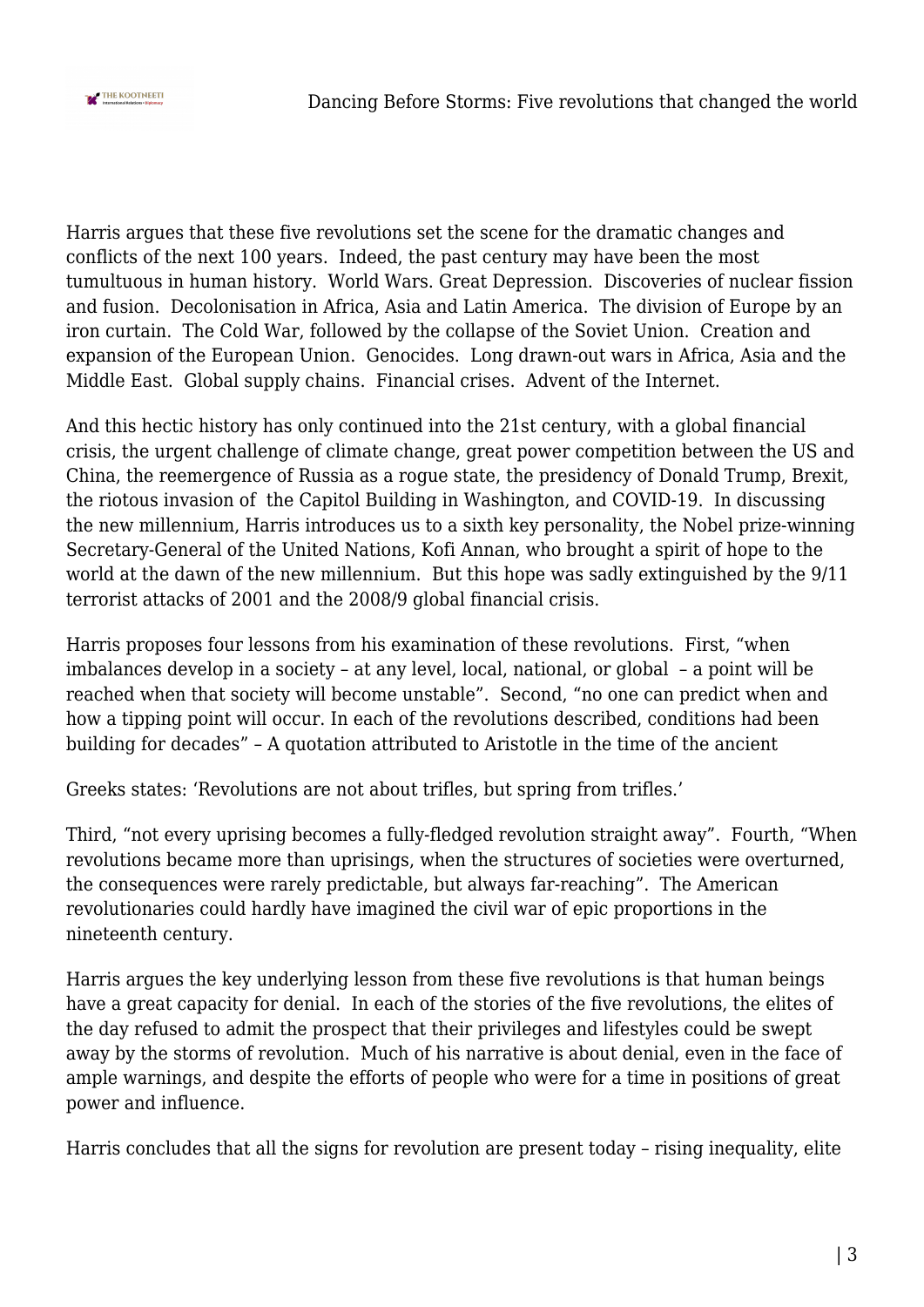

corruption, burgeoning climate change, social unrest, anti-migration sentiments and xenophobia, a growing sense of injustice within many societies, and declining trust in political processes and institutions. And he argues that Covid-19 has significantly increased the odds that earth shaking upheavals are still to come.



Image source: Getty

Like virtually every publication, Harris' new book already needs updating, even though it has only just been published. If he were writing today, he may have included as further warnings of possible revolutions things like Russia's invasion of Ukraine and the unrest in Shanghai as President Xi Jinping buckles down in his attempt to eliminate COVID-19 in China.

If there is one shortcoming in Harris' book, it is that he does not concede that revolutions can at times be effective and unavoidably necessary ways to bring about political and social change. Further, he does not speculate as to where, how and in what form a future revolution might take place. In his defence, however, such speculations are immensely difficult to undertake with any rigour.

Overall, "Dancing Before Storms" is a splendid book, full of fascinating analysis and thought-provoking ideas. It is a poignant reminder that "black swan" events are all too